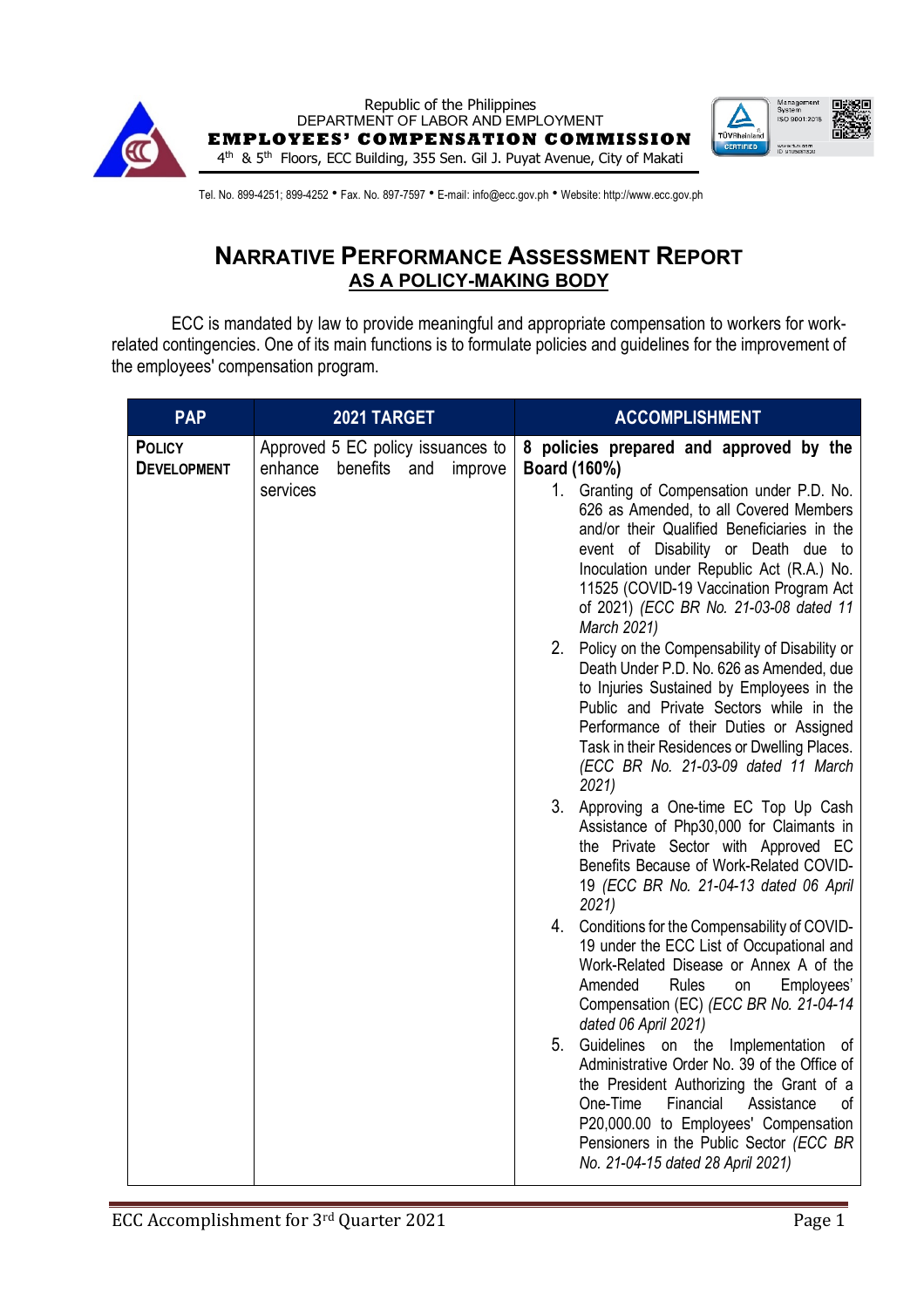| <b>PAP</b> | 2021 TARGET | <b>ACCOMPLISHMENT</b>                                                                                                                                                                                                                                                                                                                                                                                                                                                                                                                                                                                                                                        |
|------------|-------------|--------------------------------------------------------------------------------------------------------------------------------------------------------------------------------------------------------------------------------------------------------------------------------------------------------------------------------------------------------------------------------------------------------------------------------------------------------------------------------------------------------------------------------------------------------------------------------------------------------------------------------------------------------------|
|            |             | Further Easing the Prescriptive Period in the<br>6.<br>Filing of EC Claims Under P.D. No. 626, As<br>Amended, in All<br>Provinces,<br>Highly-<br>Urbanized<br><b>Cities</b><br>and<br>Independent<br><b>Component Cities During the Entire Duration</b><br>of State of Public Health Emergency Due to<br>Covid19 Pandemic Amending for This<br>Purpose B.R. No. 20-07-12 ("Prescribing<br>Guidelines On The Interruption Of The<br>Prescriptive Period For The Filing Of<br>Employees' Compensation [EC] Claims<br>During Pandemic, Epidemic Or Public<br>Health Emergency And Other Fortuitous<br>Events") (ECC BR No. 21-05-17 dated 20<br>May 2021)<br>7. |
|            |             | Guidelines on the Implementation of<br>Administrative Order No. 39 of the Office of<br>the President Authorizing the Grant of a<br>One-Time<br>Financial<br>Assistance<br>οf<br>P20,000.00 to Employees' Compensation<br>Pensioners in the Private Sector (ECC BR<br>No. 21-05-19 dated 21 May 2021)<br>8.<br>Approving a One-Time EC Top Up Cash                                                                                                                                                                                                                                                                                                            |
|            |             | Assistance of P30,000 for Claimants in the<br>Public Sector with Approved EC Benefits<br>Because of Work-Related COVID-19 (ECC<br>BR No. 21-08-22 dated 05 August 2021)                                                                                                                                                                                                                                                                                                                                                                                                                                                                                      |

## **AS AN APPELATE BODY**

ECC reviews and decides all appealed EC claims elevated to the Commission after denial by the Systems. A system of monitoring/tracking every action taken on the case has been installed to ensure prompt disposition of appealed EC claims.

| <b>PAP</b>                                                                    | 2021 TARGET                                                                                  | <b>ACCOMPLISHMENT</b>                                                                                                                 |
|-------------------------------------------------------------------------------|----------------------------------------------------------------------------------------------|---------------------------------------------------------------------------------------------------------------------------------------|
| <b>SPEEDY</b><br><b>DISPOSITION OF</b><br><b>EC APPEALED</b><br><b>CLAIMS</b> | 100% disposition rate by EO 2020<br>for EC appealed cases received as<br>of 20 November 2021 | 87% disposition rate<br>✓<br>- 97 cases disposed<br>- 111 cases handled<br>82% disposition rate<br>- 80 cases disposed within the PCT |

## **ON INFORMATION DISSEMINATION**

This program is designed to increase public awareness on the Employees Compensation Program (ECP) and to ensure at all times that workers are informed of their rights, benefits and privileges under the ECP. This involves the conduct of seminars/lectures on the ECP and OSH in different venues. Target participants of ECP seminars/lectures are rank and file workers, labor union representatives and human resource officers.